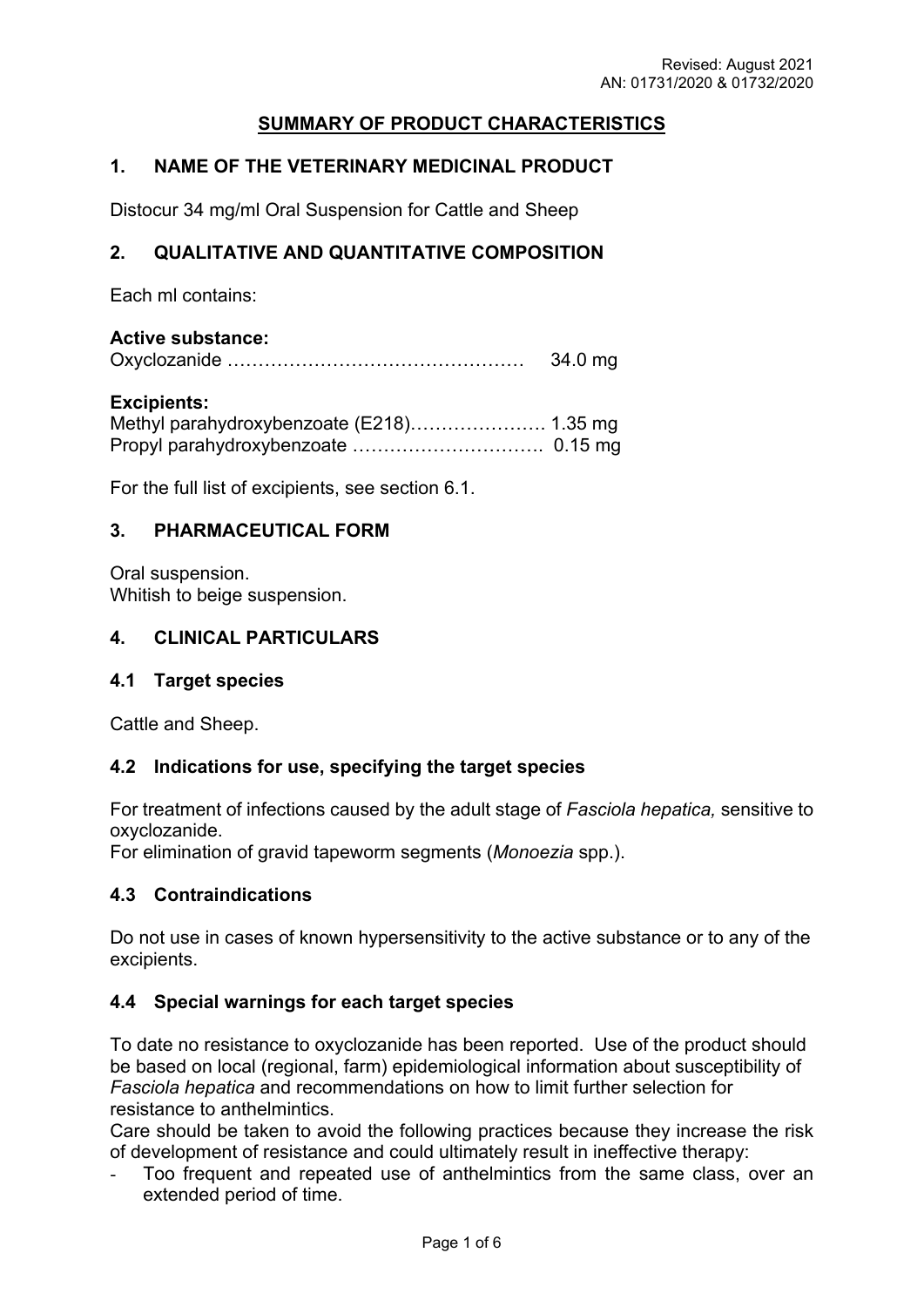Underdosing, which may be due to underestimation of body weight, misadministration of the product or lack of calibration of the dosing device (if any).

Suspected clinical cases of resistance to anthelmintics should be further investigated using appropriate tests (e.g. Faecal Egg Count Reduction Test). Where the results of the test(s) strongly suggest resistance to a particular anthelmintic, an anthelmintic belonging to another pharmaceutical class and having a different mode of action should be used.

At normal dose levels, oxyclozanide is not active against immature flukes present in liver tissue.

Milking cattle, particularly high yielders, may show a reduction in yield, occasionally of 5 % or more, for about 48 hours after handling. The effect of this small loss may be minimised by spreading herd dosing over a period of about one week.

## **4.5 Special precautions for use**

### Special precautions for use in animals

To avoid injuries of the pharyngeal region, care should be taken when administering the product by dosing gun.

Adverse effects (see section 4.6) are occasionally enhanced in animals suffering from severe impairment of liver function and/or dehydration at the time of dosing. The physical condition of animals undergoing treatment should always be observed, particularly of those in advanced pregnancy and/or under stress from adverse weather conditions, poor nutrition, penning, handling, etc.

### Special precautions to be taken by the person administering the veterinary medicinal product to animals

The veterinary medicinal product may cause irritation to skin, eyes and mucous membranes.

People with known hypersensitivity to oxyclozanide or any of the excipients should avoid contact with the veterinary medicinal product.

Wash hands after use.

Operators should wear impermeable rubber gloves when applying the product.

Do not smoke, eat or drink while handling the product.

In case of contact with the product, rinse the affected area immediately with plenty of water.

Contaminated clothing should be removed immediately.

In the event of accidental ingestion, seek medical advice immediately and show the package leaflet or label to the physician.

#### Other precautions

Oxyclozanide is toxic to dung fauna. The risk can be reduced by avoiding too frequent and repeated use of oxyclozanide in cattle.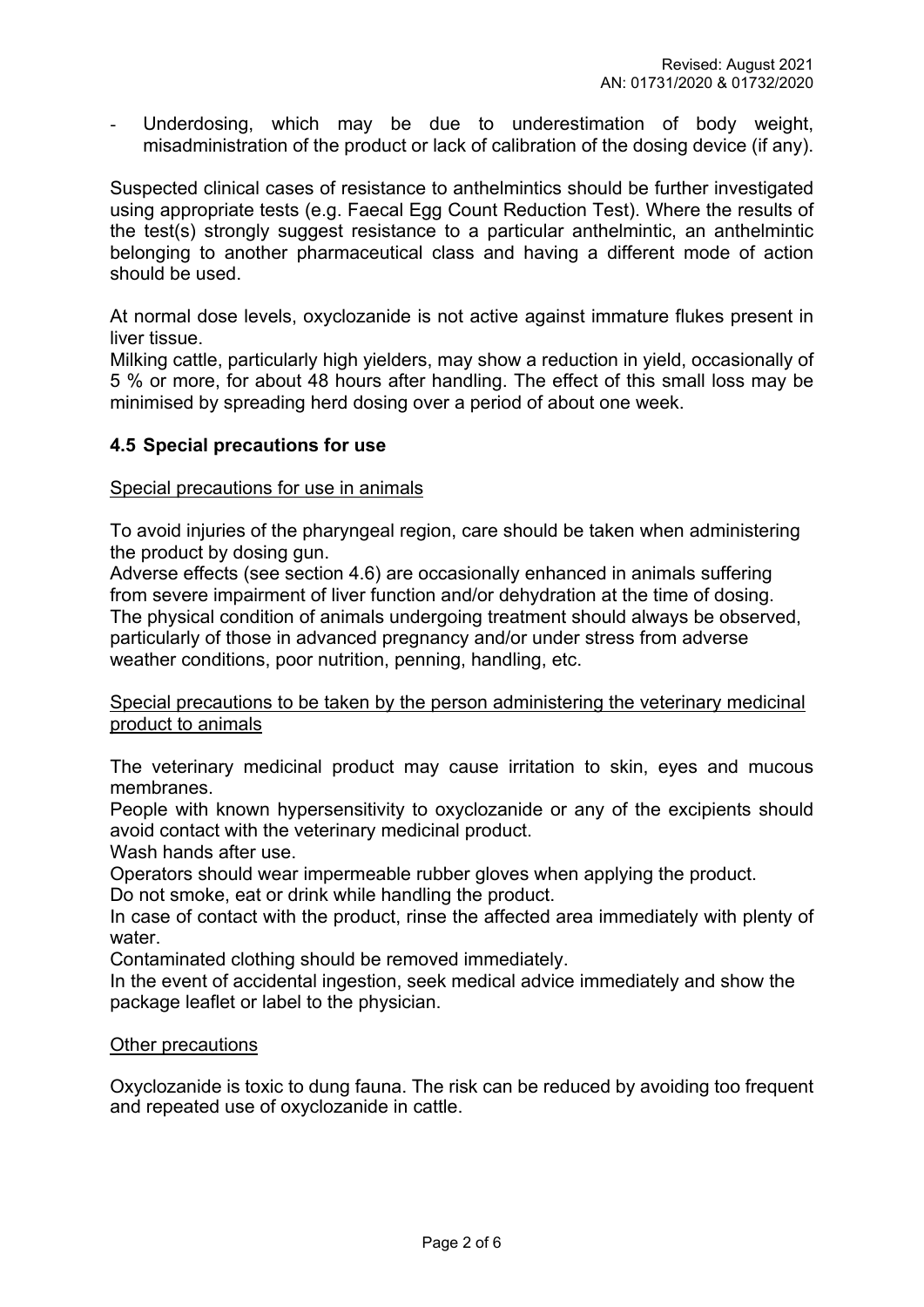### **4.6 Adverse reactions (frequency and seriousness)**

Slight softening of the faeces with animal showing increased frequency of defecation and transient inappetence may appear very rarely.

The frequency of adverse reactions is defined using the following convention:

- very common (more than 1 in 10 animals treated displaying adverse reaction(s))
- common (more than 1 but less than 10 animals in 100 animals treated)
- uncommon (more than 1 but less than 10 animals in 1,000 animals treated)
- rare (more than 1 but less than 10 animals in 10,000 animals treated)
- very rare (less than 1 animal in 10,000 animals treated, including isolated reports).

## **4.7 Use during pregnancy, lactation or lay**

Laboratory studies with oxyclozanide during different phases of reproduction have not produced any evidence of teratogenic or foetotoxic effects, or negative effects on fertility.

Can be used during pregnancy and lactation.

However care should be taken when treating heavily pregnant animals and animals under stress from adverse weather conditions, poor nutrition, penning, handling etc.

### **4.8 Interaction with other medicinal products and other forms of interaction**

No information is available on the safety and efficacy of this veterinary medicinal product when used with any other veterinary medicinal product. A decision to use this veterinary medicinal product before or after any other veterinary medicinal product therefore needs to be made on a case by case basis.

#### **4.9 Amounts to be administered and administration route**

Oral use. Give as an oral drench. Shake the suspension at least 5 times before use.

To ensure administration of a correct dose, body weight should be determined as accurately as possible; accuracy of the dosing device should be checked. If animals are to be treated collectively rather than individually, they should be grouped according to their bodyweight and dosed accordingly, in order to avoid under – or overdosing.

#### Cattle:

Dose according to body weight at a rate of 10 mg oxyclozanide per kg body weight, corresponding to 3 ml of product per 10 kg body weight. For animal above 350 kg, dose is 3.5 g oxyclozanide per animal, i.e. 103 ml of product.

#### Sheep:

Dose according to body weight at a rate of 15 mg oxyclozanide per kg body weight, corresponding to 4,4 ml of product per 10 kg body weight. For animal above 45 kg, dose is 0,68 g oxyclozanide per animal, i.e. 20 ml of product.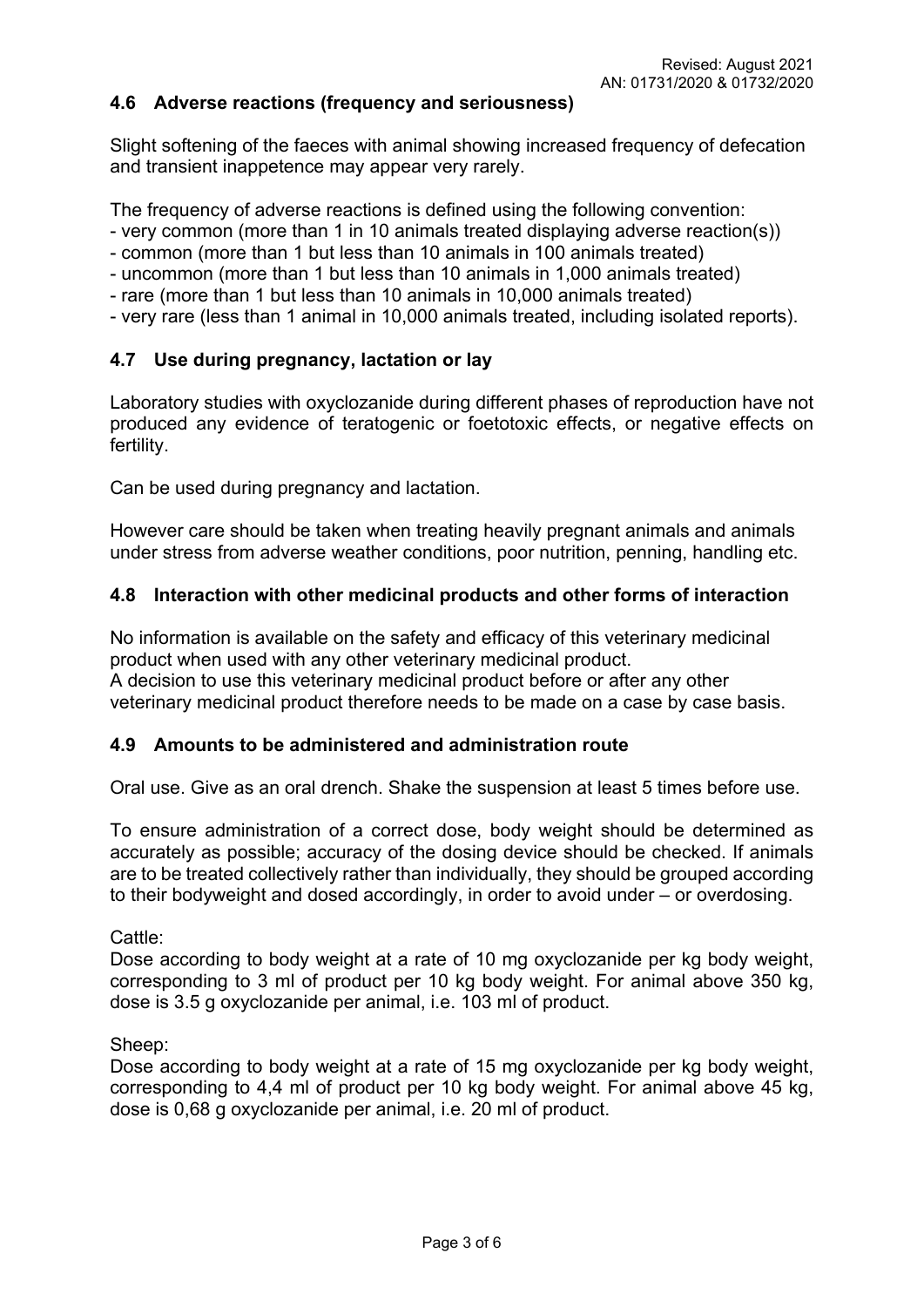### **4.10 Overdose (symptoms, emergency procedures, antidotes), if necessary**

The adverse reactions (see section 4.6) observed at normal doses are more pronounced at increased doses. At doses of 50mg/kg there is a risk of death.

The effects of oxyclozanide overdosage are dullness and some loosening of faeces in sheep and possible diarrhoea, inappetance and loss of weight in cattle. These effects are very rarely enhanced in animals with severe liver damage and/or dehydration at the time of dosing.

#### **4.11 Withdrawal period(s)**

Cattle: Meat and offal: 13 days. Milk:4.5 days (108 hours).

Sheep: Meat and offal: 14 days. Milk: 7 days (168 hours).

#### **5. PHARMACOLOGICAL PROPERTIES**

Pharmacotherapeutic group: Anthelmintics, Phenol derivatives, incl. salicylanilides, oxyclozanide

ATCVet code: QP52AG06

#### **5.1 Pharmacodynamic properties**

Oxyclozanide is an anthelmintic of the salicylanilide group. The salicylanilides are proton ionophores, which act as specific uncouplers of mitochondrial oxidative phosphorylation, disrupting the metabolism of the parasite.

The chemical structure of salicylanilides is characterised by the presence of an unstable proton. They are lipophilic molecules which allow the passage of protons across membranes, especially through the inner mitochondrial membrane.

Oxyclozanide has flukicidal activity against the adult stage of *Fasciola hepatica*. Its efficacy against cestodes is limited to the removal of segments of the tapeworm *Monoezia.*spp..

#### **5.2 Pharmacokinetic particulars**

Oxyclozanide is slowly absorbed after oral administration.

In cattle, the peak plasma concentration (nearly 13µg/ml) is observed 13 hours after administration. The mean elimination half-life is 11 hours.

In sheep, the peak plasma concentration (nearly 31µg/ml) is observed 18 hours after administration. The mean elimination half-life is 11 hours.

Excretion is predominantly faecal with biliary excretion being the most important route of elimination.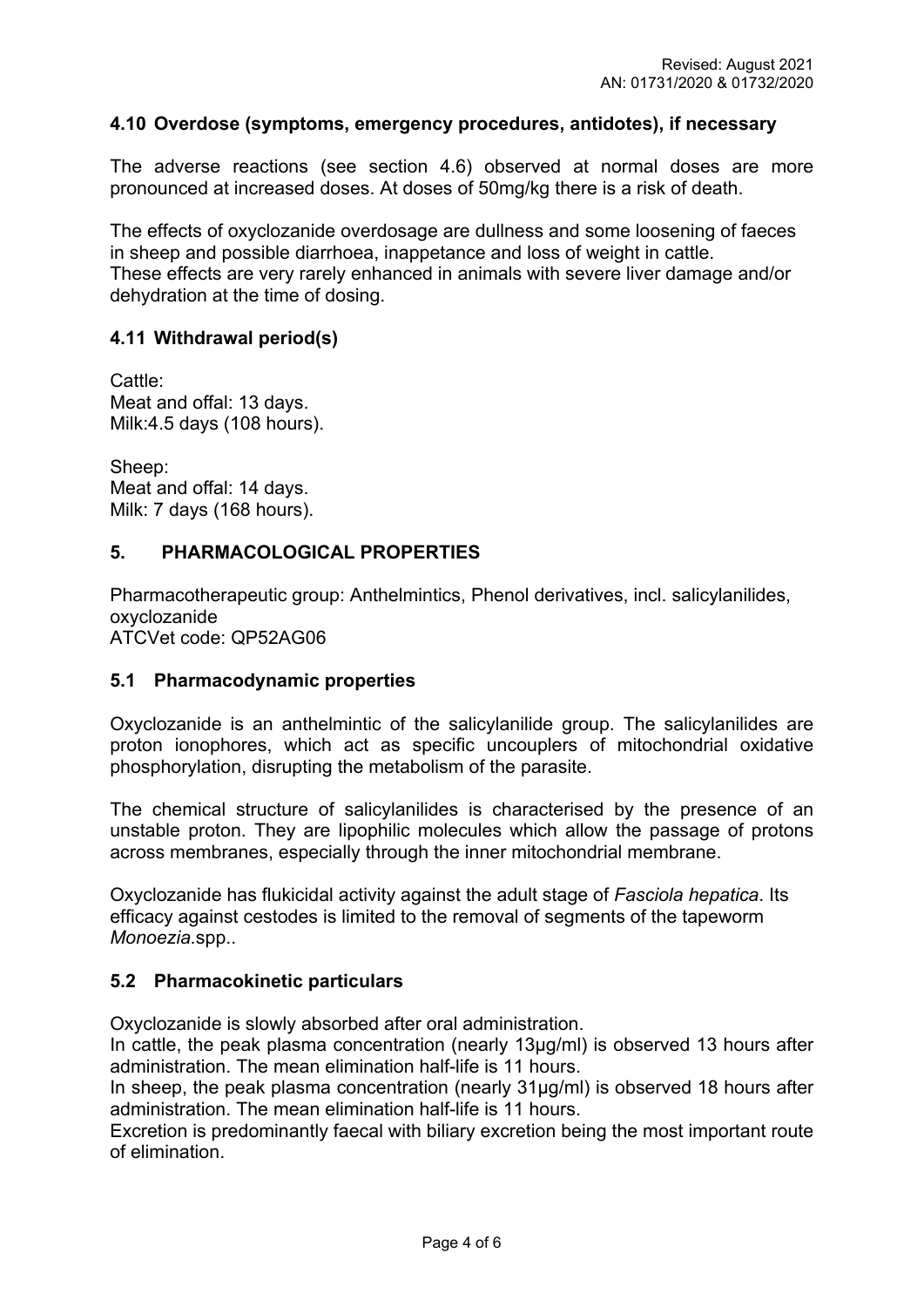## **Environmental properties**

Faeces containing oxyclozanide excreted onto pasture by treated animals may reduce the abundance of dung feeding organisms which may impact on dung degradation. Oxyclozanide is persistent in soils.

## **6. PHARMACEUTICAL PARTICULARS**

## **6.1 List of excipients**

Methyl parahydroxybenzoate (E218) Propyl parahydroxybenzoate Aluminium magnesium silicate Carmellose sodium (E466) Sodium laurilsulfate Monohydrate citric acid (E330) Sodium citrate (E331) Purified water

## **6.2 Major incompatibilities**

In the absence of compatibility studies, this veterinary medicinal product must not be mixed with other veterinary medicinal products.

## **6.3 Shelf life**

Shelf life of the veterinary medicinal product as packaged for sale: 3 years. Shelf life after first opening the container: 1 year.

## **6.4 Special precautions for storage**

Do not store above 25°C after first opening.

## **6.5 Nature and composition of immediate packaging**

Opaque high density polyethylene container (1L, 5L and 10L) closed by opaque high density polyethylene screw cap.

Not all pack sizes may be marketed.

## **6.6 Special precautions for the disposal of unused veterinary medicinal product or waste materials derived from the use of such products**

Any unused veterinary medicinal product or waste materials derived from such veterinary medicinal product should be disposed of in accordance with local requirements.